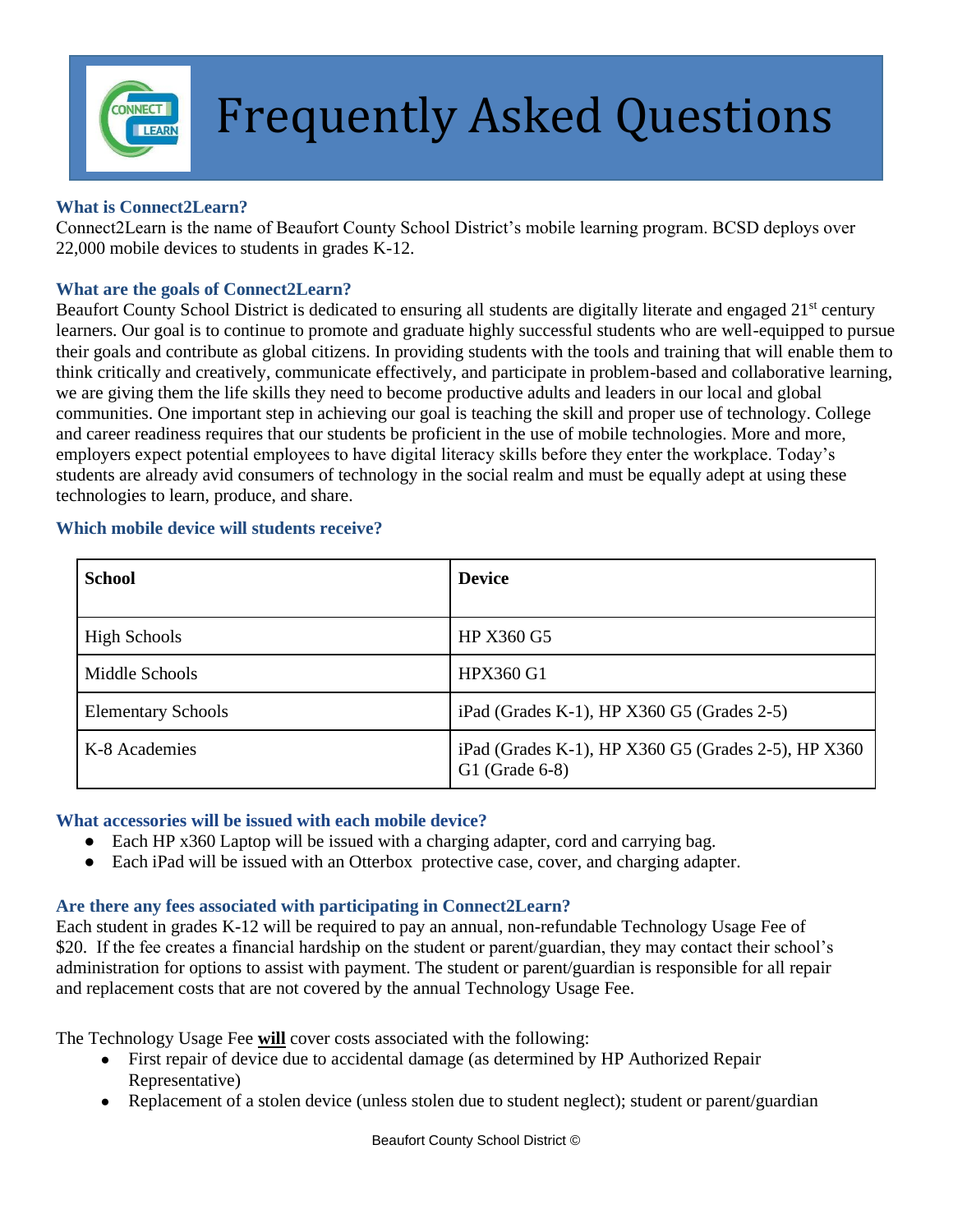must submit a police report within 24 hours in order to be issued a replacement device (Limit of one replacement per school year)

The Technology Usage Fee **will not** cover costs associated with the following: (students and/or parent or guardian are responsible for all repair or replacement costs associated with the following):

- Repairs due to accidental damage in excess of 1 occurrence per school year
- Repairs due to intentional damage, neglect or misuse of the device
- Repairs of damage caused by violating the *Mobile Device Student/Parent Handbook* or *Acceptable Use Policy for Technology*
- Repairs due to a student and/or family members attempt to repair, reconfigure or reset the mobile device (any attempt to tamper with the internal components of the device will be considered intentional damage)
- Replacement of a device stolen due to student neglect; or replacement of a stolen device in excess of one per school year
- Replacement of a lost device and/or accessories including carrying bag and charging accessories.

Technology Usage Fees and Replacement/Repair fees may be paid via cash or check at each school or online through BCSD's Online School Payments Portal at<http://osp.osmsinc.com/beaufortsc/>.

# **Can students take their mobile device home?**

Students in grades 6-12 take their device home daily and are expected to charge them overnight. Elementary schools may decide which grade levels and when their students may take the mobile devices home. In the event of an emergency, students at all ages may be required to take their device home to continue and/or extend learning. They may do so after the *Mobile Device Agreement Form* is signed by the parent/guardian and the \$20 Technology Usage Fee is paid.

# **Will internet access be filtered on the mobile devices?**

Regardless of whether the mobile device is at school or at home, internet access on each device will be routed through the Beaufort County School District's internet content filter. This ensures that each device will have the same level of filtering off-campus as it does on-campus.

# **Can students access non-educational or inappropriate content?**

While the internet content filter used by the Beaufort County School District is effective in blocking access to inappropriate content, the district cannot guarantee that access to all inappropriate sites will be blocked. When using any district technology resources, including mobile devices, all students must adhere to the *Mobile Device Student/Parent Handbook* and *Acceptable Use Policy for Technology* at all times both on and off campus. In addition, we always encourage parents to monitor their child's internet use.

# **Can students install software on their mobile device?**

Students will only be permitted to install software that has been pre-approved by Beaufort County School District.

# **Is the Beaufort County School District going to replace textbooks with digital content?**

Though some physical textbooks are still currently being utilized within the Beaufort County School District, some textbook publishers are providing their resources digitally. Additionally, the use of mobile devices, interactive software, mobile apps, and web-based resources enable teachers to move learning beyond a traditional classroom/textbook setting. These tools allow students to have constant access to current information, delivered in ways that are meaningful to them.

**My child already has a computer or mobile device at home, do they still need the device issued by BCSD?** Yes, BCSD will make a variety of resources available on the district issued mobile device that will not otherwise be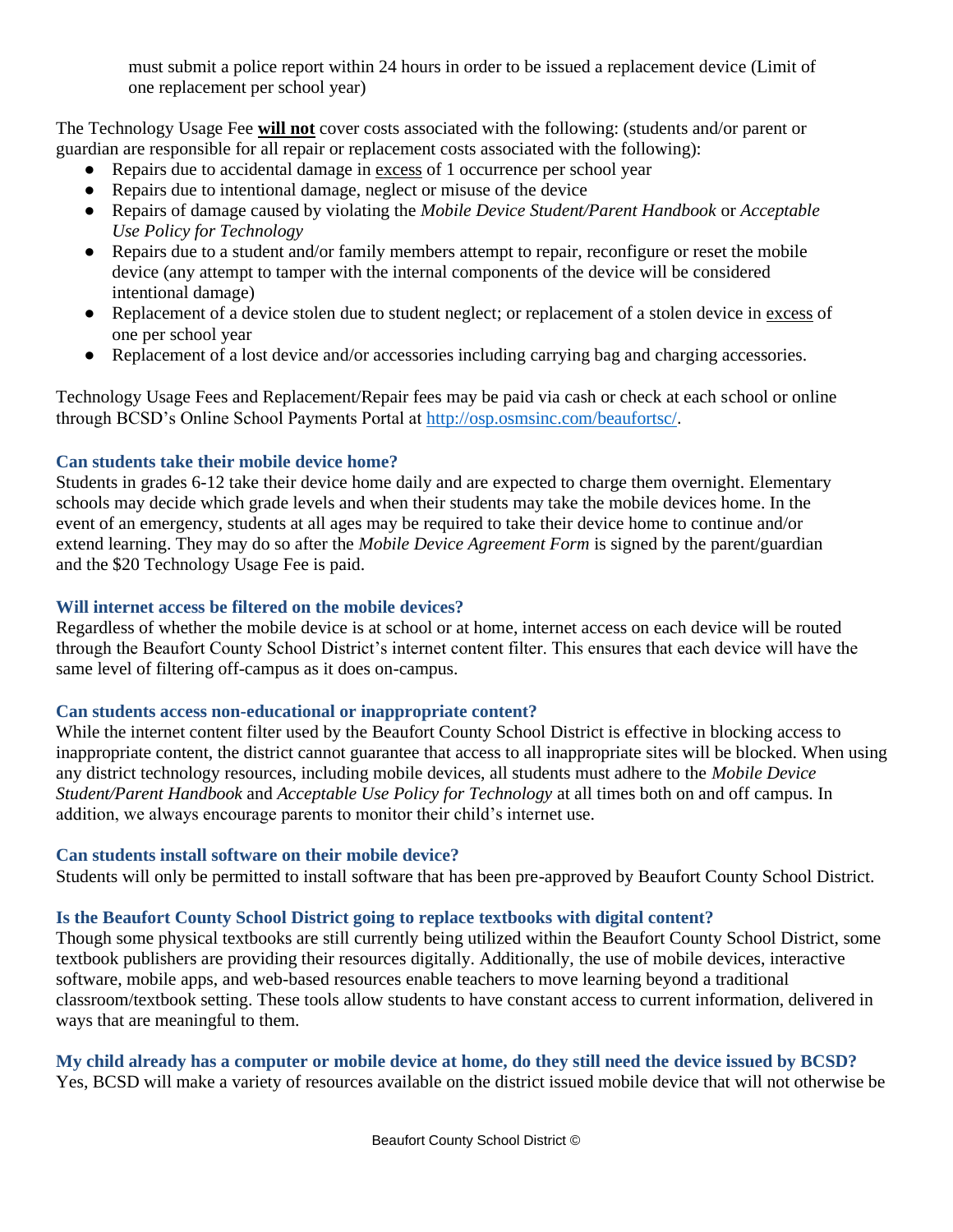available on a personal device. Also, BCSD cannot provide technical support on personal devices.

# **How will the district address lost or stolen mobile devices?**

- If the mobile device is lost or stolen while at school, the student is required to contact a teacher or school administrator before leaving school for the day.
- If a mobile device is stolen outside of school, the student or parent/guardian is required to file a police report within 24 hours. After filing the report, the student or parent/guardian shall notify the school administration the following school day and submit a copy of the police report. Failure to report a stolen device within 5school days will result in a student being held financially responsible for replacement of the device.
- If a mobile device is lost, the student or parent/guardian is required to notify the school administration immediately. Students and/or parent/guardian are financially responsible for lost devices.
- All attempts to recover a stolen device will be done by school administration or law enforcement. Students or parents shall never attempt to recover a stolen device.

#### **I paid for a lost tablet, charger, or carrying bag. If I find it, do I get a refund?**

A refund will be issued if the lost item is recovered and turned in to the school by the end of the school calendar year. The refund will **only** be issued if the asset tag is intact, the asset tag matches the originally assigned student, and the item is still in working condition.

#### **How will the district address damaged mobile devices?**

Students are required to report any damages to their mobile device by filling out a technology incident report form, which are made available at each school. The Technology Usage fee covers 1 accidental damage per school calendar year. The student and/or parent/guardian is responsible for compensating the school district for repairs or replacement costs beyond that first damage or due to intentional damage, loss, negligence, misuse and/or violating the *Mobile Device Student/Parent Handbook* or *Acceptable Use Policy for Technology*.

# **Are students required to bring their mobile device to school every day?**

Yes. Students are expected to bring their device to school, fully charged, each day.

#### **Can family members use the mobile device?**

No. Each student is responsible for all usage of and content stored on the device issued to them. Students are not permitted to lend their device or accessories to anyone (including family members) or borrow another student's mobile device or accessories.

# **If a student transfers to another school does the mobile device go with the student?**

No. If a student transfers to another school in the district, the device must be returned to the school no later than the student's last day at the school. A new device will be issued at the new school.

#### **Can students decorate/personalize their mobile device?**

Writings, drawings, stickers, labels, or any other form of personalization on the device is prohibited. Only districtapplied identification labels (i.e., Beaufort County School District asset number/serial number) are permitted on mobile devices, cases, and accessories.

# **Is home wireless internet access required to participate in Connect2Learn?**

Home wireless internet access is not required for students on campus. Home wireless is required for virtual students to access their coursework. For students who do not have home internet access, there are a variety of options for connecting to the internet including, but not limited to, public libraries and public businesses that provide free Wi-Fi